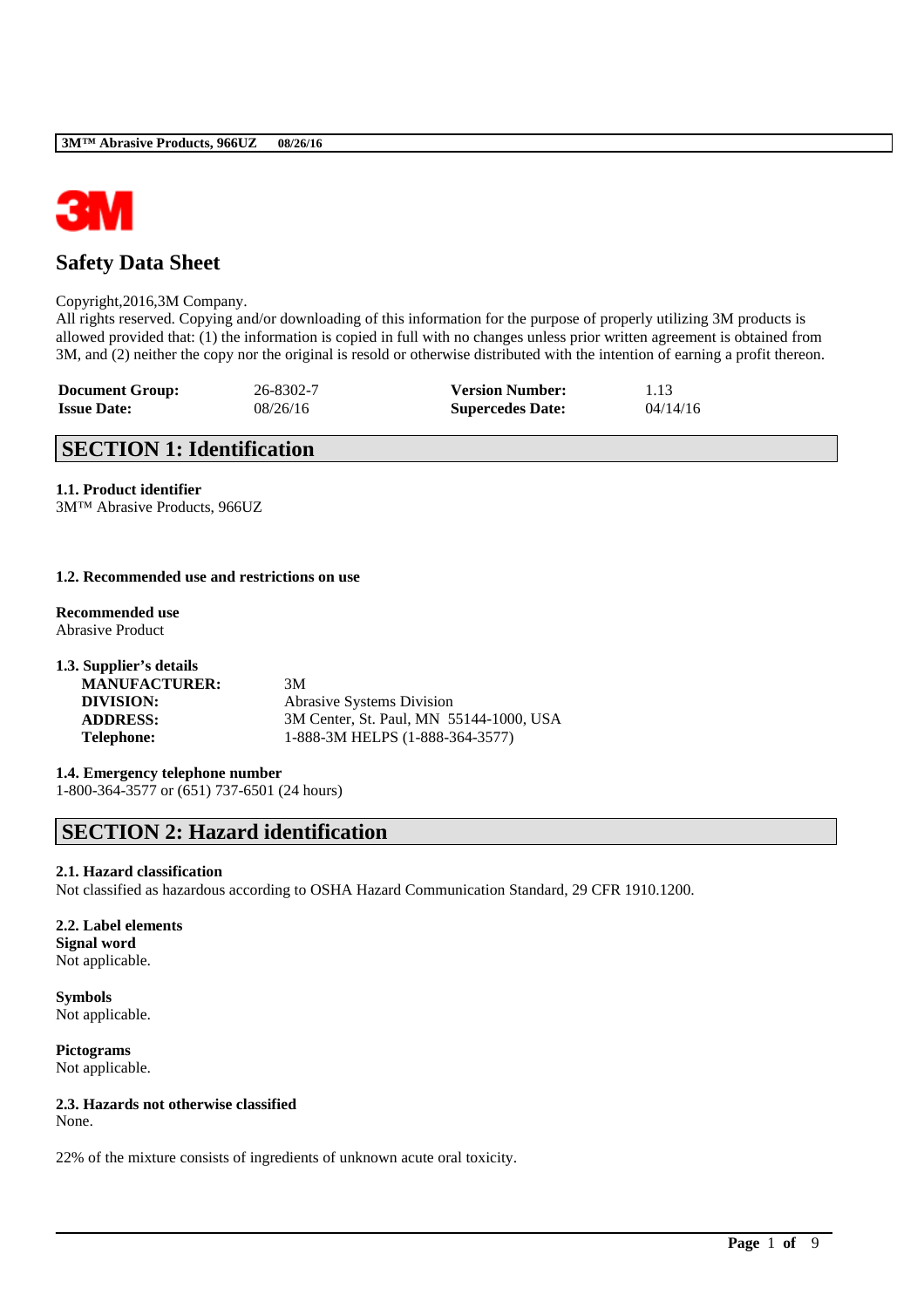## **SECTION 3: Composition/information on ingredients**

| Ingredient                           | <b>C.A.S. No.</b> | $\%$ by Wt  |  |
|--------------------------------------|-------------------|-------------|--|
| Ceramic Aluminum Oxide (non-fibrous) | 1344-28-1         | $20 - 30$   |  |
| Filler                               | 1317-65-3         | $2 - 10$    |  |
| Titanium Dioxide                     | 13463-67-7        | $0.2 - 1.5$ |  |
| Quartz Silica                        | 14808-60-7        | $0 - 0.15$  |  |
| <b>Cured Resin</b>                   | Mixture           | $5 - 25$    |  |
| Paper Backing                        | None              | $45 - 65$   |  |

## **SECTION 4: First aid measures**

### **4.1. Description of first aid measures**

#### **Inhalation:**

Remove person to fresh air. If you feel unwell, get medical attention.

#### **Skin Contact:**

No need for first aid is anticipated.

### **Eye Contact:**

Flush with large amounts of water. Remove contact lenses if easy to do. Continue rinsing. If signs/symptoms persist, get medical attention.

## **If Swallowed:**

No need for first aid is anticipated.

### **4.2. Most important symptoms and effects, both acute and delayed**

See Section 11.1. Information on toxicological effects.

## **4.3. Indication of any immediate medical attention and special treatment required**

Not applicable

## **SECTION 5: Fire-fighting measures**

### **5.1. Suitable extinguishing media**

In case of fire: Use a fire fighting agent suitable for ordinary combustible material such as water or foam to extinguish.

\_\_\_\_\_\_\_\_\_\_\_\_\_\_\_\_\_\_\_\_\_\_\_\_\_\_\_\_\_\_\_\_\_\_\_\_\_\_\_\_\_\_\_\_\_\_\_\_\_\_\_\_\_\_\_\_\_\_\_\_\_\_\_\_\_\_\_\_\_\_\_\_\_\_\_\_\_\_\_\_\_\_\_\_\_\_\_\_\_\_

## **5.2. Special hazards arising from the substance or mixture**

None inherent in this product.

### **Hazardous Decomposition or By-Products**

**Substance Condition**

Carbon monoxide During Combustion Carbon dioxide During Combustion

### **5.3. Special protective actions for fire-fighters**

No special protective actions for fire-fighters are anticipated.

## **SECTION 6: Accidental release measures**

**6.1. Personal precautions, protective equipment and emergency procedures**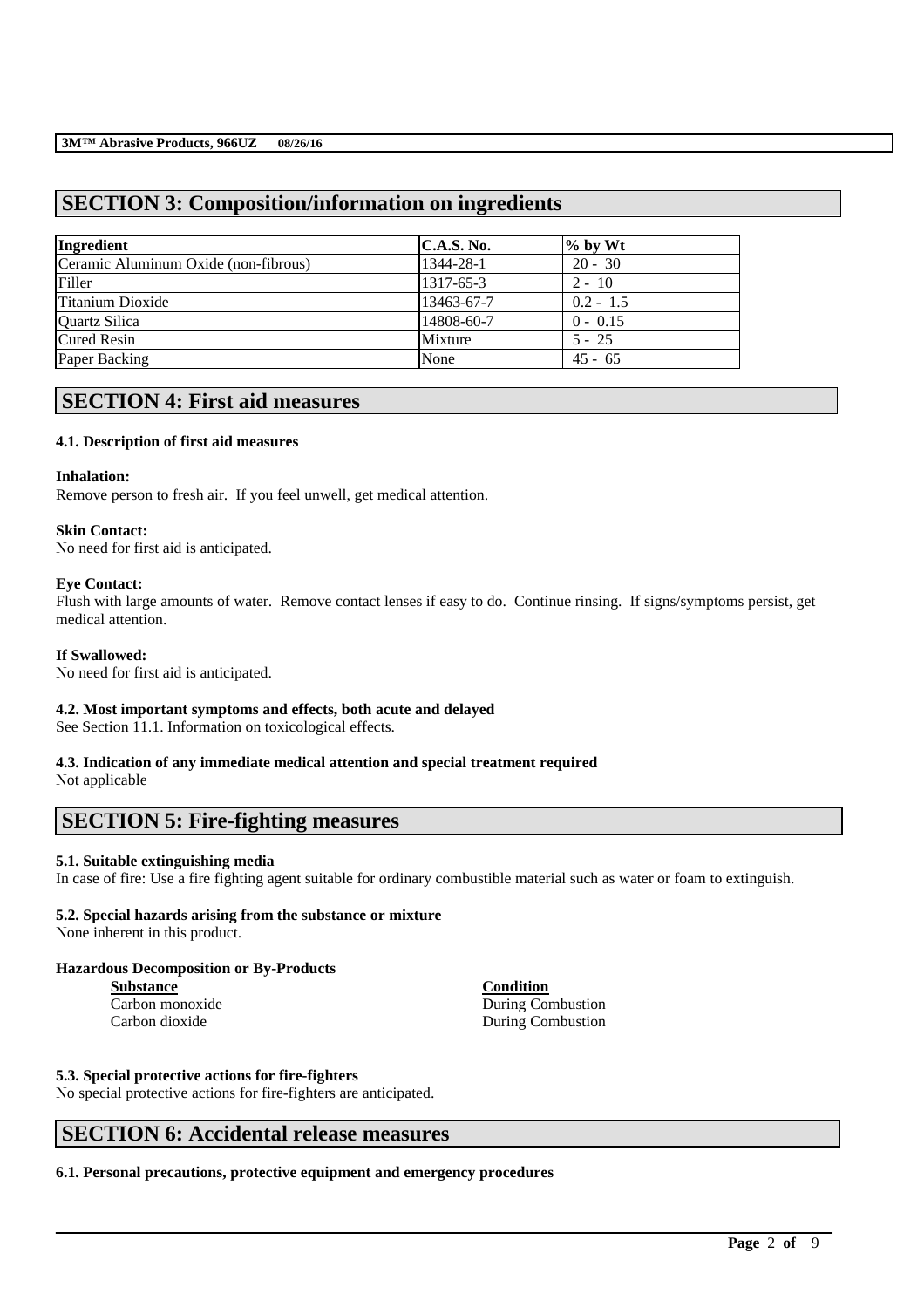#### **3M™ Abrasive Products, 966UZ 08/26/16**

Observe precautions from other sections.

#### **6.2. Environmental precautions**

Not applicable.

#### **6.3. Methods and material for containment and cleaning up** Not applicable.

## **SECTION 7: Handling and storage**

#### **7.1. Precautions for safe handling**

For industrial or professional use only. Avoid breathing of dust created by sanding, grinding or machining. Damaged product can break apart during use and cause serious injury to face or eyes. Check product for damage such as cracks or nicks prior to use. Replace if damaged. Always wear eye and face protection when working at sanding or grinding operations or when near such operations. Combustible dust may form by action of this product on another material (substrate). Dust generated from the substrate during use of this product may be explosive if in sufficient concentration with an ignition source. Dust deposits should not be allowed to accumulate on surfaces because of the potential for secondary explosions.

#### **7.2. Conditions for safe storage including any incompatibilities**

No special storage requirements.

## **SECTION 8: Exposure controls/personal protection**

#### **8.1. Control parameters**

#### **Occupational exposure limits**

If a component is disclosed in section 3 but does not appear in the table below, an occupational exposure limit is not available for the component.

| Ingredient                    | <b>C.A.S. No.</b> | <b>Agency</b> | Limit type                              | <b>Additional Comments</b> |
|-------------------------------|-------------------|---------------|-----------------------------------------|----------------------------|
| Filler                        | 1317-65-3         | <b>OSHA</b>   | TWA(as total dust):15                   |                            |
|                               |                   |               | mg/m3;TWA(respirable                    |                            |
|                               |                   |               | fraction): $5 \text{ mg/m}$ 3           |                            |
| Aluminum, insoluble compounds | 1344-28-1         | <b>ACGIH</b>  | TWA(respirable fraction):1              | A4: Not class, as human    |
|                               |                   |               | mg/m3                                   | carcin                     |
| Ceramic Aluminum Oxide (non-  | 1344-28-1         | <b>OSHA</b>   | TWA(as total dust):15                   |                            |
| fibrous)                      |                   |               | mg/m3;TWA(respirable                    |                            |
|                               |                   |               | fraction): $5 \text{ mg/m}$ 3           |                            |
| <b>Titanium Dioxide</b>       | 13463-67-7        | <b>ACGIH</b>  | $TWA:10$ mg/m $3$                       | A4: Not class, as human    |
|                               |                   |               |                                         | carcin                     |
| Titanium Dioxide              | 13463-67-7        | <b>OSHA</b>   | TWA(as total dust): $15 \text{ mg/m}$ 3 |                            |
| Quartz Silica                 | 14808-60-7        | <b>ACGIH</b>  | TWA(respirable                          | A2: Suspected human        |
|                               |                   |               | fraction): $0.025$ mg/m3                | carcin.                    |
| Quartz Silica                 | 14808-60-7        | <b>OSHA</b>   | TWA                                     |                            |
|                               |                   |               | concentration(respirable):0.1           |                            |
|                               |                   |               | $mg/m3(2.4$ millions of                 |                            |
|                               |                   |               | particles/cu. ft.); TWA:0.05            |                            |
|                               |                   |               | mg/m3                                   |                            |

\_\_\_\_\_\_\_\_\_\_\_\_\_\_\_\_\_\_\_\_\_\_\_\_\_\_\_\_\_\_\_\_\_\_\_\_\_\_\_\_\_\_\_\_\_\_\_\_\_\_\_\_\_\_\_\_\_\_\_\_\_\_\_\_\_\_\_\_\_\_\_\_\_\_\_\_\_\_\_\_\_\_\_\_\_\_\_\_\_\_

ACGIH : American Conference of Governmental Industrial Hygienists

AIHA : American Industrial Hygiene Association

CMRG : Chemical Manufacturer's Recommended Guidelines

OSHA : United States Department of Labor - Occupational Safety and Health Administration

TWA: Time-Weighted-Average

STEL: Short Term Exposure Limit

CEIL: Ceiling

#### **8.2. Exposure controls**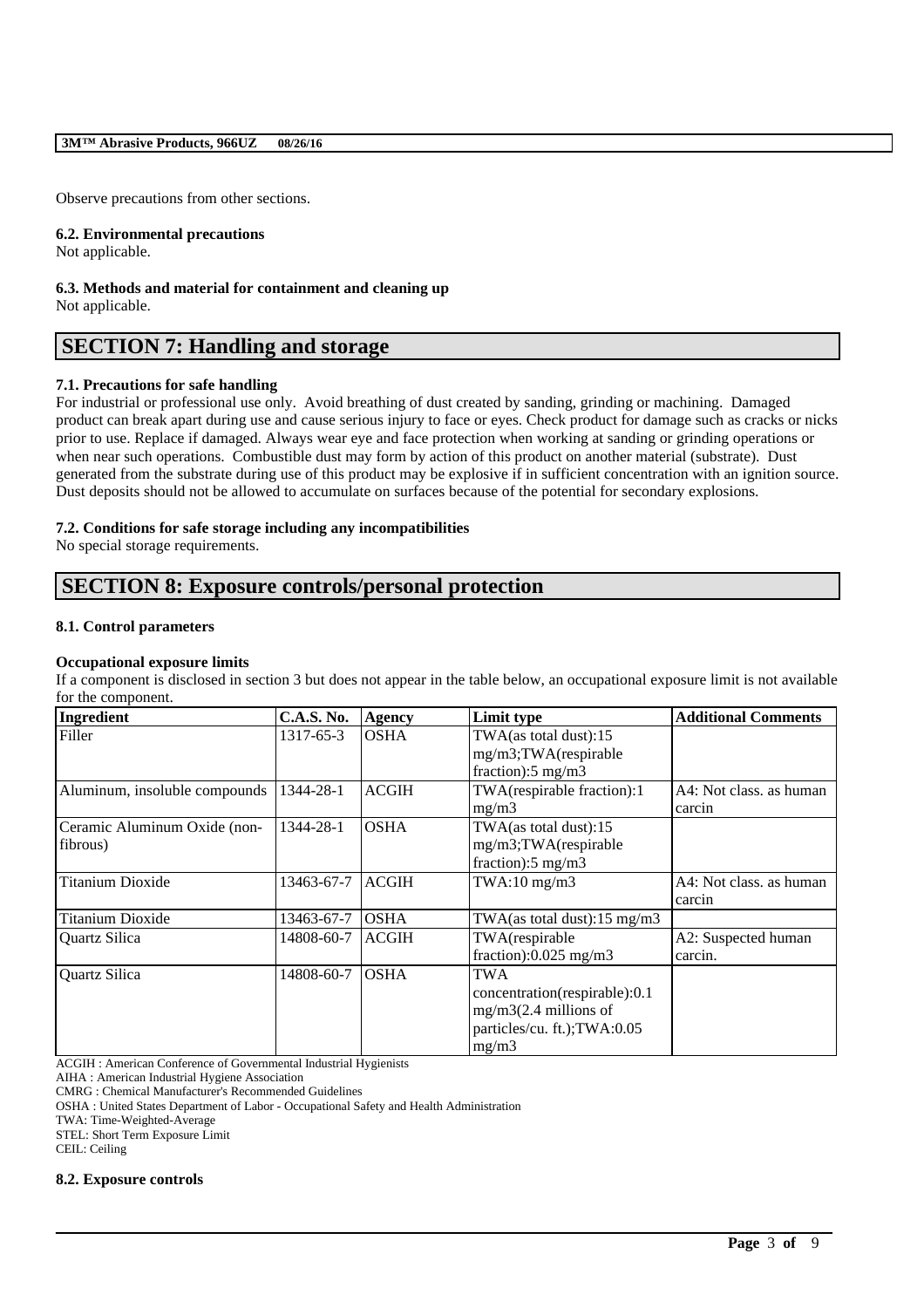#### **8.2.1. Engineering controls**

Provide appropriate local exhaust ventilation for sanding, grinding or machining. Use general dilution ventilation and/or local exhaust ventilation to control airborne exposures to below relevant Exposure Limits and/or control dust/fume/gas/mist/vapors/spray. If ventilation is not adequate, use respiratory protection equipment. Provide local exhaust at

process emission sources to control exposure near the source and to prevent the escape of dust into the work area. Ensure that dust-handling systems (such as exhaust ducts, dust collectors, vessels, and processing equipment) are designed in a manner to prevent the escape of dust into the work area (i.e., there is no leakage from the equipment).

#### **8.2.2. Personal protective equipment (PPE)**

#### **Eye/face protection**

To minimize the risk of injury to face and eyes, always wear eye and face protection when working at sanding or grinding operations or when near such operations. Select and use eye/face protection to prevent contact based on the results of an exposure assessment. The following eye/face protection(s) are recommended: Safety Glasses with side shields

#### **Skin/hand protection**

Wear appropriate gloves to minimize risk of injury to skin from contact with dust or physical abrasion from grinding or sanding.

#### **Respiratory protection**

Assess exposure concentrations of all materials involved in the work process. Consider material being abraded when determining the appropriate respiratory protection. Select and use appropriate respirators to prevent inhalation overexposure. An exposure assessment may be needed to decide if a respirator is required. If a respirator is needed, use respirators as part of a full respiratory protection program. Based on the results of the exposure assessment, select from the following respirator type(s) to reduce inhalation exposure:

\_\_\_\_\_\_\_\_\_\_\_\_\_\_\_\_\_\_\_\_\_\_\_\_\_\_\_\_\_\_\_\_\_\_\_\_\_\_\_\_\_\_\_\_\_\_\_\_\_\_\_\_\_\_\_\_\_\_\_\_\_\_\_\_\_\_\_\_\_\_\_\_\_\_\_\_\_\_\_\_\_\_\_\_\_\_\_\_\_\_

Half facepiece or full facepiece air-purifying respirator suitable for particulates

For questions about suitability for a specific application, consult with your respirator manufacturer.

## **SECTION 9: Physical and chemical properties**

### **9.1. Information on basic physical and chemical properties**

| Odor, Color, Grade:<br>Solid Abrasive Product<br><b>Odor threshold</b><br>Not Applicable<br>Not Applicable<br>pН<br>Not Applicable<br><b>Melting point</b><br>Not Applicable<br><b>Boiling Point</b><br><b>Flash Point</b><br>Not Applicable<br>Not Applicable<br><b>Evaporation rate</b><br>Not Classified<br><b>Flammability</b> (solid, gas)<br><b>Flammable Limits(LEL)</b><br>Not Applicable<br>Not Applicable<br><b>Flammable Limits (UEL)</b><br>Not Applicable<br><b>Vapor Pressure</b> |
|-------------------------------------------------------------------------------------------------------------------------------------------------------------------------------------------------------------------------------------------------------------------------------------------------------------------------------------------------------------------------------------------------------------------------------------------------------------------------------------------------|
|                                                                                                                                                                                                                                                                                                                                                                                                                                                                                                 |
|                                                                                                                                                                                                                                                                                                                                                                                                                                                                                                 |
|                                                                                                                                                                                                                                                                                                                                                                                                                                                                                                 |
|                                                                                                                                                                                                                                                                                                                                                                                                                                                                                                 |
|                                                                                                                                                                                                                                                                                                                                                                                                                                                                                                 |
|                                                                                                                                                                                                                                                                                                                                                                                                                                                                                                 |
|                                                                                                                                                                                                                                                                                                                                                                                                                                                                                                 |
|                                                                                                                                                                                                                                                                                                                                                                                                                                                                                                 |
|                                                                                                                                                                                                                                                                                                                                                                                                                                                                                                 |
|                                                                                                                                                                                                                                                                                                                                                                                                                                                                                                 |
|                                                                                                                                                                                                                                                                                                                                                                                                                                                                                                 |
| Not Applicable<br><b>Vapor Density</b>                                                                                                                                                                                                                                                                                                                                                                                                                                                          |
| Not Applicable<br><b>Density</b>                                                                                                                                                                                                                                                                                                                                                                                                                                                                |
| Not Applicable<br><b>Specific Gravity</b>                                                                                                                                                                                                                                                                                                                                                                                                                                                       |
| <b>Solubility In Water</b><br>Not Applicable                                                                                                                                                                                                                                                                                                                                                                                                                                                    |
| Not Applicable<br>Solubility- non-water                                                                                                                                                                                                                                                                                                                                                                                                                                                         |
| Partition coefficient: n-octanol/water<br>Not Applicable                                                                                                                                                                                                                                                                                                                                                                                                                                        |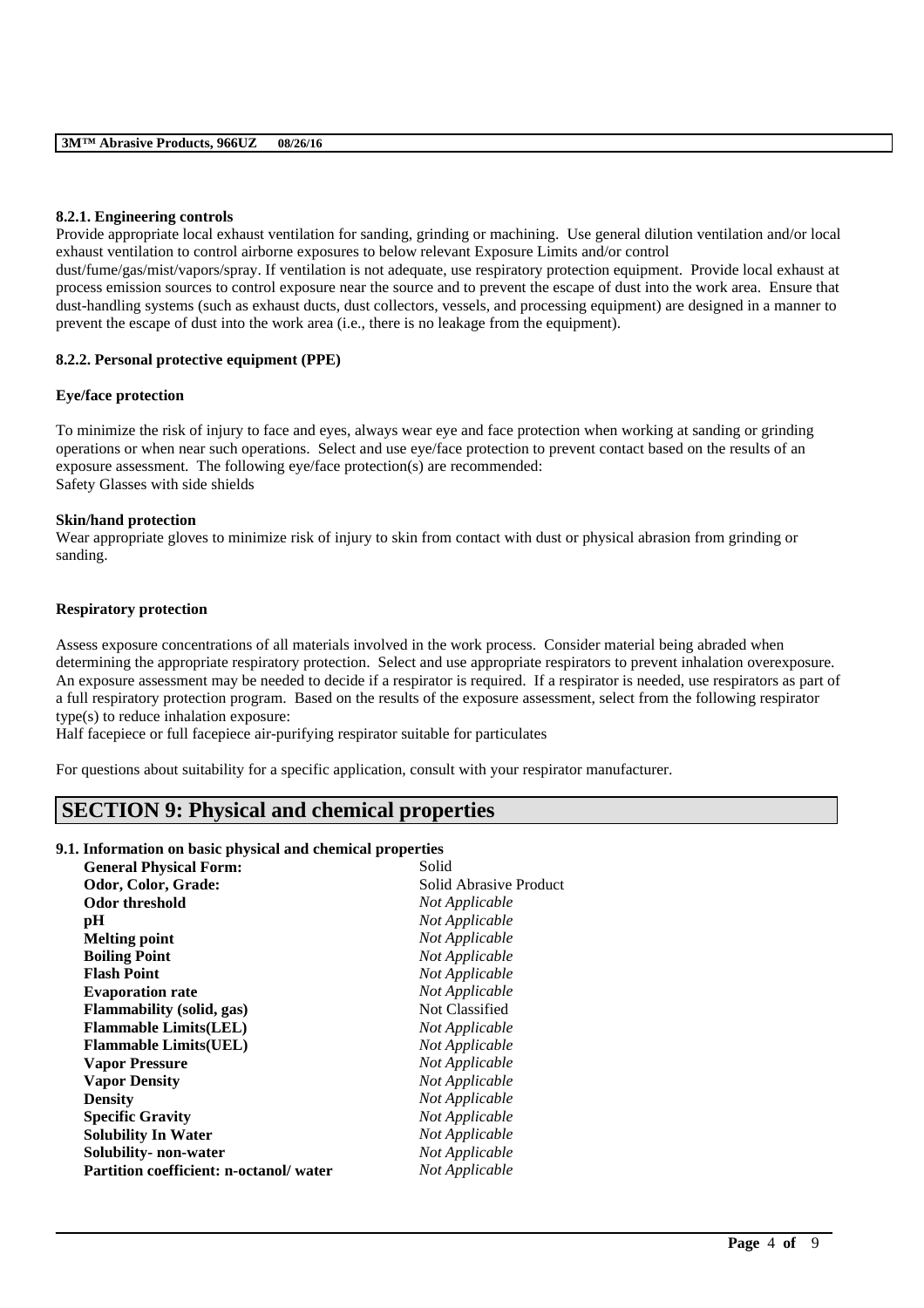**Autoignition temperature** *Not Applicable* **Decomposition temperature** *Not Applicable* **Viscosity** *Not Applicable*

## **SECTION 10: Stability and reactivity**

#### **10.1. Reactivity**

This material is considered to be non reactive under normal use conditions.

**10.2. Chemical stability** Stable.

**10.3. Possibility of hazardous reactions** Hazardous polymerization will not occur.

**10.4. Conditions to avoid** None known.

## **10.5. Incompatible materials**

None known.

#### **10.6. Hazardous decomposition products**

None known.

**Substance Condition**

Refer to section 5.2 for hazardous decomposition products during combustion.

# **SECTION 11: Toxicological information**

**The information below may not be consistent with the material classification in Section 2 if specific ingredient classifications are mandated by a competent authority. In addition, toxicological data on ingredients may not be reflected in the material classification and/or the signs and symptoms of exposure, because an ingredient may be present below the threshold for labeling, an ingredient may not be available for exposure, or the data may not be relevant to the material as a whole.**

**11.1. Information on Toxicological effects**

**Signs and Symptoms of Exposure**

**Based on test data and/or information on the components, this material may produce the following health effects:**

#### **Inhalation:**

Dust from grinding, sanding or machining may cause irritation of the respiratory system. Signs/symptoms may include cough, sneezing, nasal discharge, headache, hoarseness, and nose and throat pain.

#### **Skin Contact:**

Mechanical Skin irritation: Signs/symptoms may include abrasion, redness, pain, and itching.

#### **Eye Contact:**

Mechanical eye irritation: Signs/symptoms may include pain, redness, tearing and corneal abrasion.

Dust created by grinding, sanding, or machining may cause eye irritation. Signs/symptoms may include redness, swelling, pain, tearing, and blurred or hazy vision.

\_\_\_\_\_\_\_\_\_\_\_\_\_\_\_\_\_\_\_\_\_\_\_\_\_\_\_\_\_\_\_\_\_\_\_\_\_\_\_\_\_\_\_\_\_\_\_\_\_\_\_\_\_\_\_\_\_\_\_\_\_\_\_\_\_\_\_\_\_\_\_\_\_\_\_\_\_\_\_\_\_\_\_\_\_\_\_\_\_\_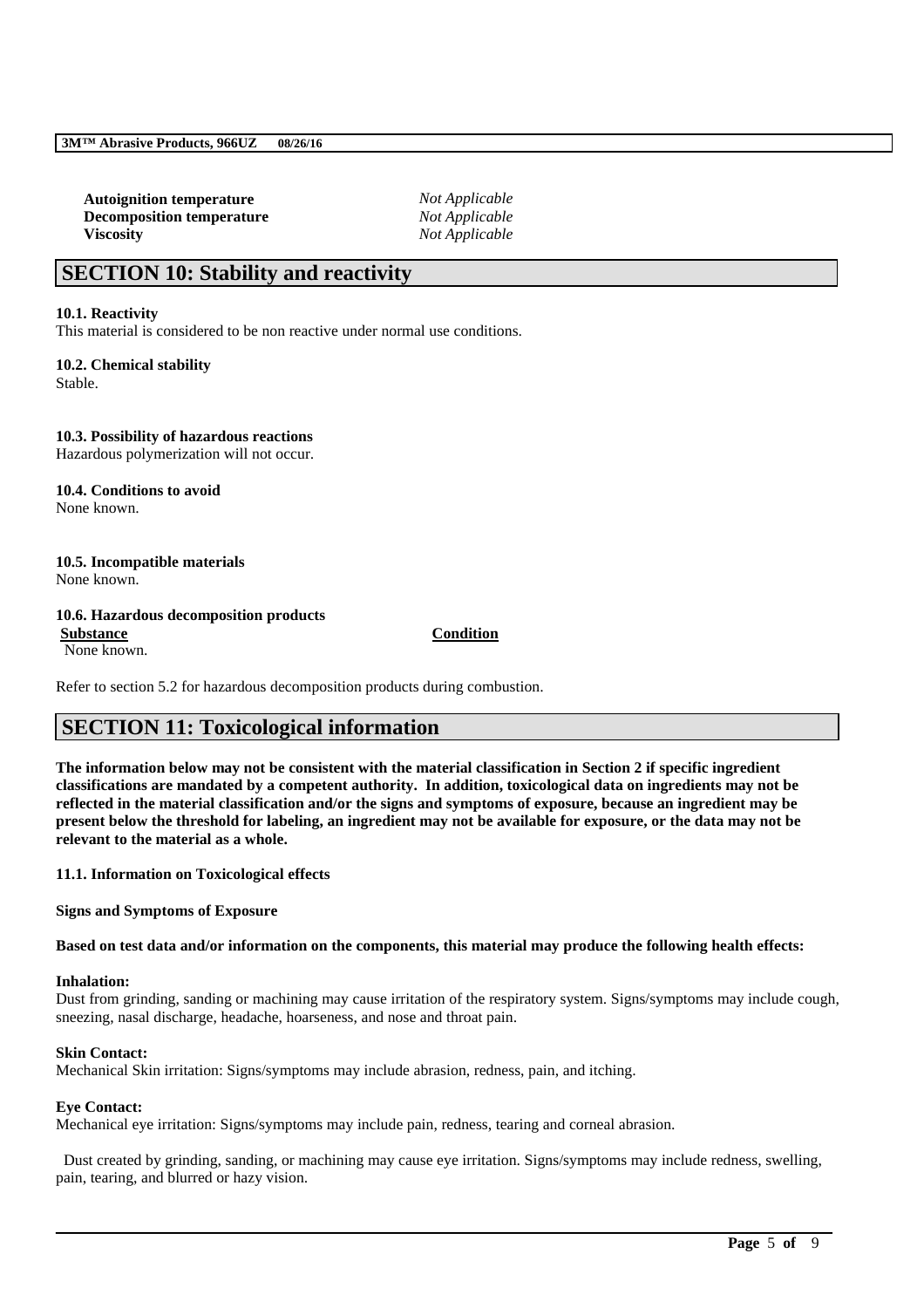#### **Ingestion:**

No known health effects.

#### **Carcinogenicity:**

| <b>Ingredient</b>            | CAS No.    | <b>Class Description</b>       | <b>Regulation</b>                           |
|------------------------------|------------|--------------------------------|---------------------------------------------|
| <b>ISILICA. CRYS AIRRESP</b> | 14808-60-7 | Known human carcinogen         | National Toxicology Program Carcinogens     |
| <b>Ouartz Silica</b>         | 14808-60-7 | Grp. 1: Carcinogenic to humans | International Agency for Research on Cancer |
| Titanium Dioxide             | 13463-67-7 | Grp. 2B: Possible human carc.  | International Agency for Research on Cancer |

#### **Additional Information:**

This document covers only the 3M product. For complete assessment, when determining the degree of hazard, the material being abraded must also be considered.

This product contains titanium dioxide and quartz (crystalline) silica. Cancer of the lungs has been associated with inhalation of high levels of titanium dioxide in animal studies, and occupational exposure to inhaled quartz silica has been associated with silicosis and lung cancer. No exposure to titanium dioxide or quartz silica is expected during the normal handling and use of this product. Titanium dioxide and quartz silica were not detected when air sampling was conducted during simulated use of similar products containing these substances. Therefore, the health effects associated with titanium dioxide and quartz (crystalline) silica are not expected during the normal use of this product.

#### **Toxicological Data**

If a component is disclosed in section 3 but does not appear in a table below, either no data are available for that endpoint or the data are not sufficient for classification.

#### **Acute Toxicity**

| <b>Name</b>                          | Route       | <b>Species</b> | <b>Value</b>                                      |
|--------------------------------------|-------------|----------------|---------------------------------------------------|
| Overall product                      | Ingestion   |                | No data available; calculated $ATE > 5,000$ mg/kg |
| Ceramic Aluminum Oxide (non-fibrous) | Dermal      |                | LD50 estimated to be $> 5,000$ mg/kg              |
| Ceramic Aluminum Oxide (non-fibrous) | Inhalation- | Rat            | $LC50 > 2.3$ mg/l                                 |
|                                      | Dust/Mist   |                |                                                   |
|                                      | (4 hours)   |                |                                                   |
| Ceramic Aluminum Oxide (non-fibrous) | Ingestion   | Rat            | $LD50 > 5,000$ mg/kg                              |
| Filler                               | Dermal      | Rat            | $LD50 > 2,000$ mg/kg                              |
| Filler                               | Inhalation- | Rat            | LC50 $3$ mg/l                                     |
|                                      | Dust/Mist   |                |                                                   |
|                                      | (4 hours)   |                |                                                   |
| Filler                               | Ingestion   | Rat            | $LD50$ 6,450 mg/kg                                |
| Titanium Dioxide                     | Dermal      | Rabbit         | $LD50 > 10,000$ mg/kg                             |
| Titanium Dioxide                     | Inhalation- | Rat            | $LC50 > 6.82$ mg/l                                |
|                                      | Dust/Mist   |                |                                                   |
|                                      | (4 hours)   |                |                                                   |
| Titanium Dioxide                     | Ingestion   | Rat            | $LD50 > 10,000$ mg/kg                             |
| <b>Quartz Silica</b>                 | Dermal      |                | LD50 estimated to be $> 5,000$ mg/kg              |
| <b>Ouartz Silica</b>                 | Ingestion   |                | LD50 estimated to be $> 5,000$ mg/kg              |

 $ATE = acute$  toxicity estimate

#### **Skin Corrosion/Irritation**

| <b>Name</b>                          | <b>Species</b> | <b>Value</b>              |
|--------------------------------------|----------------|---------------------------|
|                                      |                |                           |
| Ceramic Aluminum Oxide (non-fibrous) | Rabbit         | No significant irritation |
| Filler                               | Rabbit         | No significant irritation |
| Titanium Dioxide                     | Rabbit         | No significant irritation |
| <b>Ouartz Silica</b>                 | Professio      | No significant irritation |
|                                      | nal            |                           |
|                                      | judgeme        |                           |
|                                      | nt             |                           |

#### **Serious Eye Damage/Irritation**

| Name<br><b>Species</b><br>'alue |
|---------------------------------|
|---------------------------------|

\_\_\_\_\_\_\_\_\_\_\_\_\_\_\_\_\_\_\_\_\_\_\_\_\_\_\_\_\_\_\_\_\_\_\_\_\_\_\_\_\_\_\_\_\_\_\_\_\_\_\_\_\_\_\_\_\_\_\_\_\_\_\_\_\_\_\_\_\_\_\_\_\_\_\_\_\_\_\_\_\_\_\_\_\_\_\_\_\_\_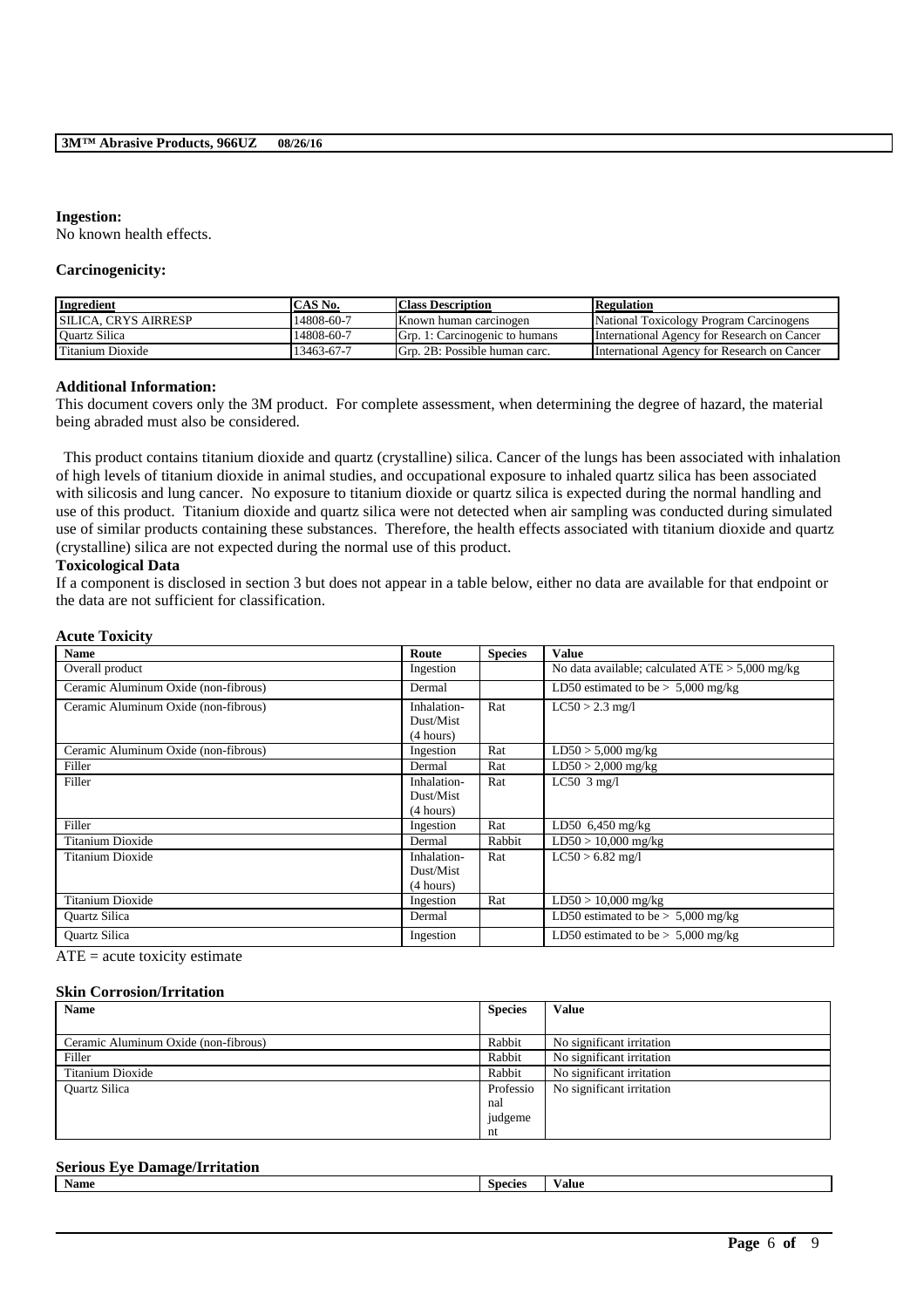#### **3M™ Abrasive Products, 966UZ 08/26/16**

| Ceramic Aluminum Oxide (non-fibrous) | Rabbit | No significant irritation |
|--------------------------------------|--------|---------------------------|
| Filler                               | Rabbit | No significant irritation |
| Titanium Dioxide                     | Rabbit | No significant irritation |

#### **Skin Sensitization**

| <b>Name</b>             | <b>Species</b> | Value           |
|-------------------------|----------------|-----------------|
| <b>Titanium Dioxide</b> | Human          | Not sensitizing |
|                         | and            |                 |
|                         | animal         |                 |

#### **Respiratory Sensitization**

For the component/components, either no data are currently available or the data are not sufficient for classification.

## **Germ Cell Mutagenicity**

| <b>Name</b>                          | Route    | <b>Value</b>                                                                    |
|--------------------------------------|----------|---------------------------------------------------------------------------------|
|                                      |          |                                                                                 |
| Ceramic Aluminum Oxide (non-fibrous) | In Vitro | Not mutagenic                                                                   |
| Titanium Dioxide                     | In Vitro | Not mutagenic                                                                   |
| Titanium Dioxide                     | In vivo  | Not mutagenic                                                                   |
| <b>Ouartz Silica</b>                 | In Vitro | Some positive data exist, but the data are not<br>sufficient for classification |
| <b>Ouartz Silica</b>                 | In vivo  | Some positive data exist, but the data are not<br>sufficient for classification |

## **Carcinogenicity**

| <b>Name</b>                          | Route      | <b>Species</b> | <b>Value</b>     |
|--------------------------------------|------------|----------------|------------------|
| Ceramic Aluminum Oxide (non-fibrous) | Inhalation | Rat            | Not carcinogenic |
| Titanium Dioxide                     | Ingestion  | Multiple       | Not carcinogenic |
|                                      |            | animal         |                  |
|                                      |            | species        |                  |
| Titanium Dioxide                     | Inhalation | Rat            | Carcinogenic     |
| <b>Ouartz Silica</b>                 | Inhalation | Human          | Carcinogenic     |
|                                      |            | and            |                  |
|                                      |            | animal         |                  |

### **Reproductive Toxicity**

#### **Reproductive and/or Developmental Effects**

| <b>Name</b> | Route     | <b>Value</b>             | <b>Species</b> | <b>Test Result</b>     | <b>Exposure</b><br><b>Duration</b>    |
|-------------|-----------|--------------------------|----------------|------------------------|---------------------------------------|
| Filler      | Ingestion | Not toxic to development | Rat            | NOAEL 625<br>mg/kg/day | premating $\&$<br>during<br>gestation |

## **Target Organ(s)**

### **Specific Target Organ Toxicity - single exposure**

| <b>Name</b> | Route      | Target Organ(s)    | Value                 | <b>Species</b> | <b>Test Result</b>                    | Exposure<br><b>Duration</b> |
|-------------|------------|--------------------|-----------------------|----------------|---------------------------------------|-----------------------------|
| Filler      | Inhalation | respiratory system | All data are negative | Rat            | <b>NOAEL</b><br>$0.812 \text{ m}$ g/l | 90 minutes                  |

#### **Specific Target Organ Toxicity - repeated exposure**

| <b>Name</b>                             | Route      | Target Organ(s)                      | Value                                                                              | <b>Species</b> | <b>Test Result</b>            | <b>Exposure</b>          |
|-----------------------------------------|------------|--------------------------------------|------------------------------------------------------------------------------------|----------------|-------------------------------|--------------------------|
|                                         |            |                                      |                                                                                    |                |                               | <b>Duration</b>          |
| Ceramic Aluminum Oxide<br>(non-fibrous) | Inhalation | pneumoconiosis<br>pulmonary fibrosis | Some positive data exist, but the<br>data are not sufficient for<br>classification | Human          | <b>NOAEL Not</b><br>available | occupational<br>exposure |
| Filler                                  | Inhalation | respiratory system                   | Some positive data exist, but the<br>data are not sufficient for<br>classification | Human          | <b>NOAEL Not</b><br>available | occupational<br>exposure |

\_\_\_\_\_\_\_\_\_\_\_\_\_\_\_\_\_\_\_\_\_\_\_\_\_\_\_\_\_\_\_\_\_\_\_\_\_\_\_\_\_\_\_\_\_\_\_\_\_\_\_\_\_\_\_\_\_\_\_\_\_\_\_\_\_\_\_\_\_\_\_\_\_\_\_\_\_\_\_\_\_\_\_\_\_\_\_\_\_\_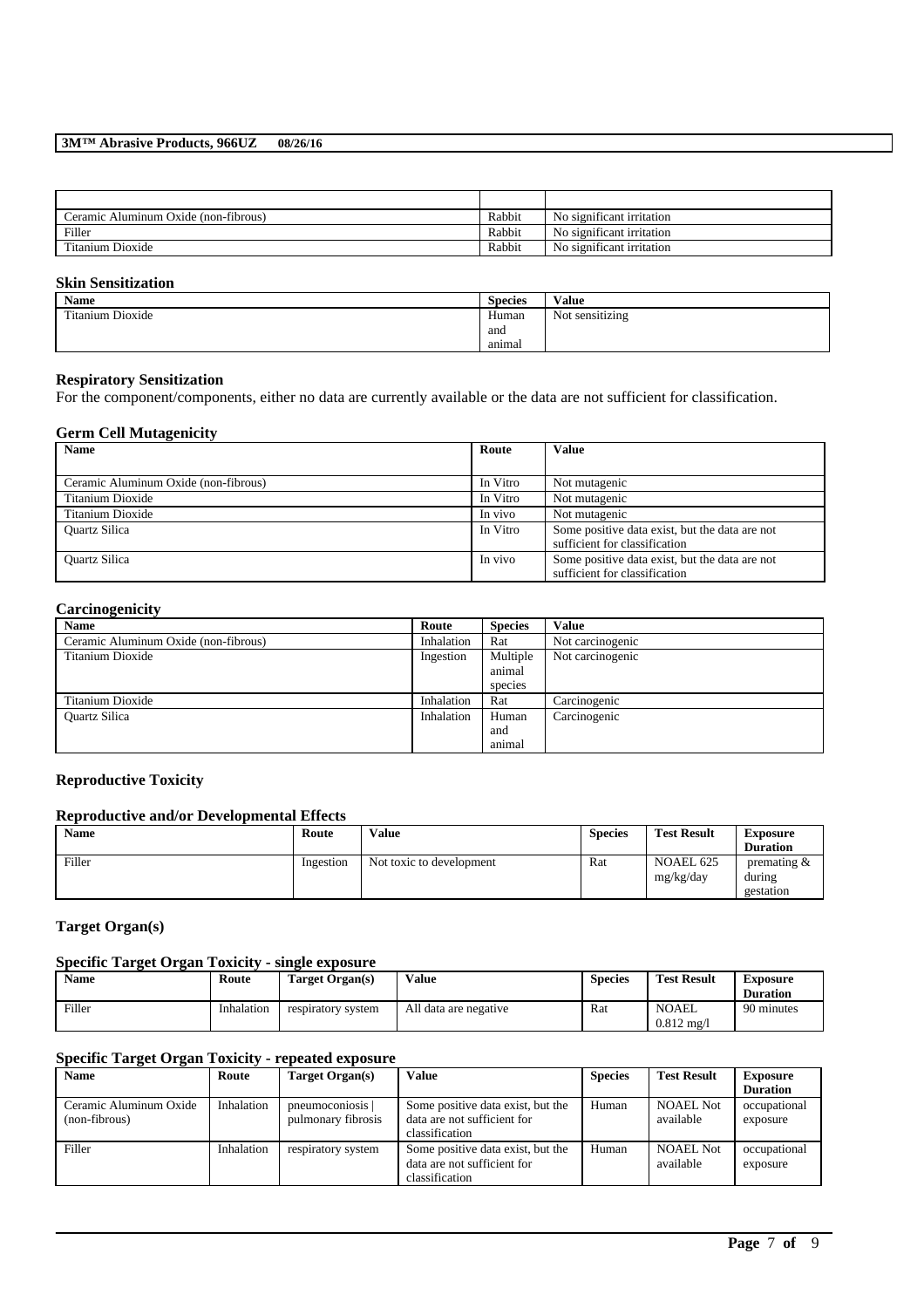### **3M™ Abrasive Products, 966UZ 08/26/16**

| Titanium Dioxide     | Inhalation | respiratory system | Some positive data exist, but the<br>data are not sufficient for<br>classification | Rat   | LOAEL 0.01<br>mg/l            | 2 years                  |
|----------------------|------------|--------------------|------------------------------------------------------------------------------------|-------|-------------------------------|--------------------------|
| Titanium Dioxide     | Inhalation | pulmonary fibrosis | All data are negative                                                              | Human | <b>NOAEL Not</b><br>available | occupational<br>exposure |
| <b>Ouartz Silica</b> | Inhalation | silicosis          | Causes damage to organs through<br>prolonged or repeated exposure                  | Human | <b>NOAEL Not</b><br>available | occupational<br>exposure |

#### **Aspiration Hazard**

For the component/components, either no data are currently available or the data are not sufficient for classification.

## **Please contact the address or phone number listed on the first page of the SDS for additional toxicological information on this material and/or its components.**

## **SECTION 12: Ecological information**

## **Ecotoxicological information**

Please contact the address or phone number listed on the first page of the SDS for additional ecotoxicological information on this material and/or its components.

## **Chemical fate information**

Please contact the address or phone number listed on the first page of the SDS for additional chemical fate information on this material and/or its components.

## **SECTION 13: Disposal considerations**

### **13.1. Disposal methods**

Dispose of contents/ container in accordance with the local/regional/national/international regulations.

Prior to disposal, consult all applicable authorities and regulations to insure proper classification. The substrate that was abraded must be considered as a factor in the disposal method for this product. Dispose of waste product in a permitted industrial waste facility. As a disposal alternative, incinerate in a permitted waste incineration facility. Proper destruction may require the use of additional fuel during incineration processes. If no other disposal options are available, waste product may be placed in a landfill properly designed for industrial waste.

## **EPA Hazardous Waste Number (RCRA):** Not regulated

## **SECTION 14: Transport Information**

Not regulated per U.S. DOT, IATA or IMO.

These transportation classifications are provided as a customer service. As the shipper YOU remain responsible for complying with all applicable laws and regulations, including proper transportation classification and packaging. 3M transportation classifications are based on product formulation, packaging, 3M policies and 3M understanding of applicable current regulations. 3M does not guarantee the accuracy of this classification information. This information applies only to transportation classification and not the packaging, labeling, or marking requirements. The original 3M package is certified for U.S. ground shipment only. If you are shipping by air or ocean, the package may not meet applicable regulatory requirements.

\_\_\_\_\_\_\_\_\_\_\_\_\_\_\_\_\_\_\_\_\_\_\_\_\_\_\_\_\_\_\_\_\_\_\_\_\_\_\_\_\_\_\_\_\_\_\_\_\_\_\_\_\_\_\_\_\_\_\_\_\_\_\_\_\_\_\_\_\_\_\_\_\_\_\_\_\_\_\_\_\_\_\_\_\_\_\_\_\_\_

## **SECTION 15: Regulatory information**

### **15.1. US Federal Regulations**

Contact 3M for more information.